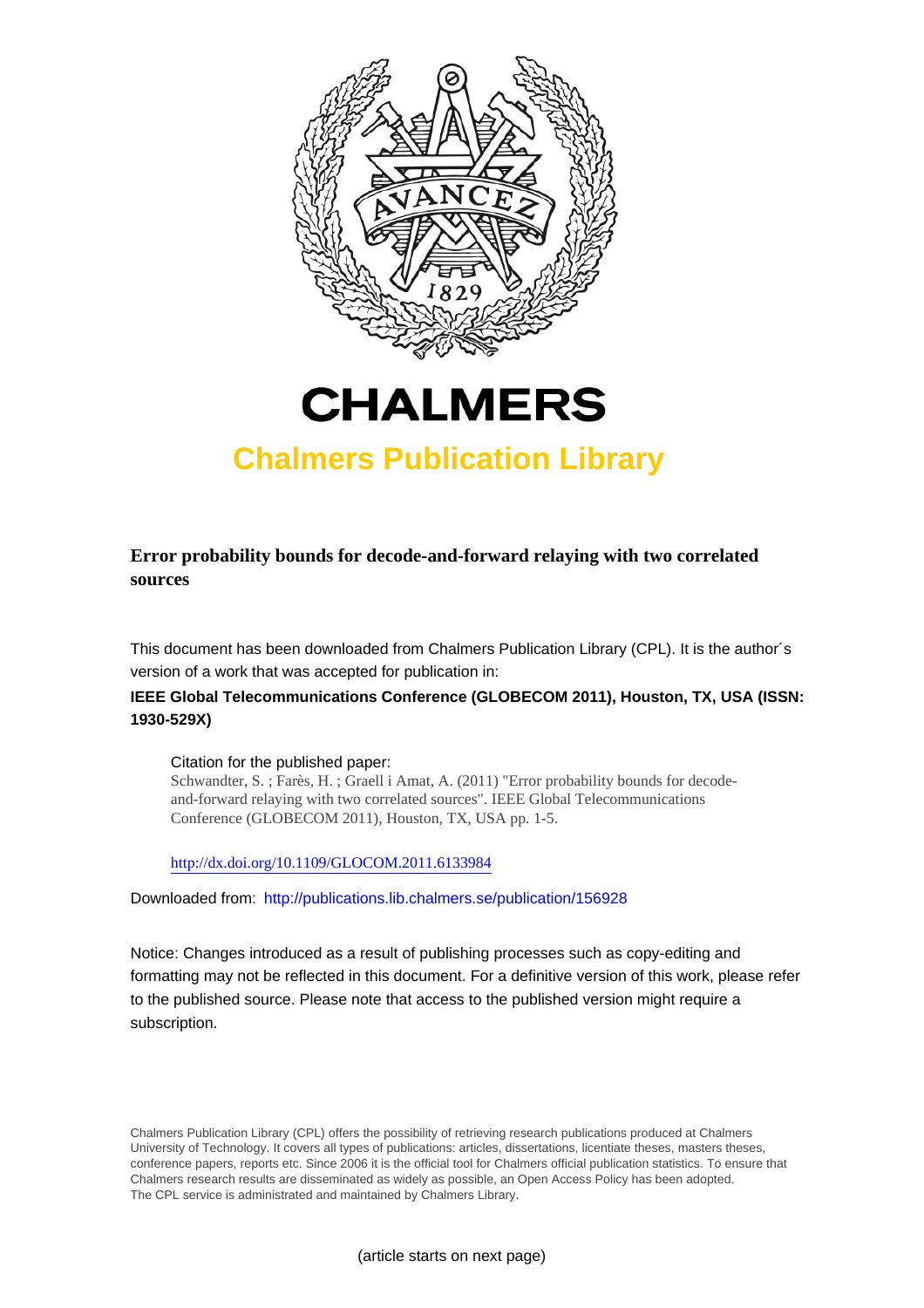# Error Probability Bounds for Decode-and-Forward Relaying with Two Correlated Sources

Stefan Schwandter<sup>†</sup>, Haïfa Farès<sup>‡</sup>, Alexandre Graell i Amat<sup>§</sup>, and Gerald Matz<sup>†</sup>

† Institute for Telecommunications, Vienna University of Technology, Gusshausstrasse 25/389, A-1040 Vienna, Austria ‡Department of Electronics, Institut TELECOM-TELECOM Bretagne, 29238 Brest, France §Department of Signals and Systems, Chalmers University of Technology, SE-412 96 Gothenburg, Sweden Email: {sschwand,gmatz}@nt.tuwien.ac.at, haifa.fares@telecom-bretagne.eu, alexandre.graell@chalmers.se

*Abstract*—We derive bounds on the error probability of optimal and sub-optimal detectors in an uncoded decode-andforward relay system with two correlated information sources. This setup is relevant to wireless sensor networks where nearby sensors collect spatially correlated data. We show that taking into account the source correlation at the relay and at the destination leads to significant performance gains. Simulation results corroborate the tightness of our analytical bounds.

#### I. INTRODUCTION

We consider a wireless communication system with two sources that transmit their data to one common destination with the help of a relay (see Fig. 1). The data of the two sources is assumed to be *correlated*, an assumption that applies, for example, to wireless sensor networks (WSNs) [1], where nearby sensors measure statistically dependent data and transmit this data to a common processing node. We further restrict ourselves to uncoded transmission, which is practically relevant since power is a scarce resource in inexpensive sensor nodes and hence a coding/decoding stage may be infeasible.

The relay works in a half-duplex mode and uses the decodeand-forward (DF) strategy introduced and analyzed in [2]. The relay makes a hard decision on the transmitted data and forwards it to the destination. Instead of relaying the information of the individual sources in an alternating way, network coding [3] is used at the relay to combine the data of the two sources, thereby increasing the transmission capacity. The relay network in Fig. 1 was first considered in [4], where coding strategies were proposed. For the same relay network, performance bounds for convolutionally coded DF were derived in [5]. These works assumed that the data transmitted by the two sources is statistically independent. Joint detection of correlated sources (for a non-cooperative system) has been recently addressed in [6].

In this paper, we derive analytical bounds on the error probability for the relay system shown in Fig. 1. Our work extends the results in [5] by introducing correlation between the sources. We consider two types of detectors at the destination: i) the optimal maximum a posteriori (MAP) decoding



Fig. 1. Relay network consisting of two correlated sources with a common destination and one relay.

rule which explicitly takes into account that detection errors may occur at the relay; ii) a simplified MAP decoder that works on the assumption that the two-hop source-to-relay-todestination channel can be approximated by a virtual singlehop memoryless channel between the sources and the destination (this assumption has been previously used e.g. in [7]); the corresponding receiver will be termed the *virtual-channel* MAP (VC-MAP) decoder.

We demonstrate the performance gain that can be obtained by exploiting the correlation between the sources and we compare our results to a correlation-aware system without relay. It turns out that the gain achievable with a relay decreases with increasing correlation, i.e., for scenarios with very high correlation the gain is limited. Furthermore, we show that by tuning a free parameter in the sub-optimal detector the performance of the optimal detector can be closely approached. Simulation results confirm the tightness of the bounds obtained.

#### II. SYSTEM MODEL

We consider the wireless relay channel with two sources, one relay and one destination depicted in Fig. 1. In practice, terminals cannot transmit and receive at the same time and over the same frequency band and hence we assume that all transmissions are over orthogonal channels. We restrict ourselves to uncoded binary transmission and BPSK modulation. Each source  $s_i$ ,  $i = 1, 2$ , wants to transmit an information bit  $x_{s_i} \in \{0, 1\}$  to the destination (we assume  $p(x_{s_i} = 0) = p(x_{s_i} = 1) = 0.5$ . The statistical dependence of the two source bits can be represented by the relation

The work of S. Schwandter and G. Matz was funded by FWF Grant S10606 and WWTF Grant ICT08-44. A. Graell i Amat was supported by the Swedish Agency for Innovation Systems (VINNOVA) under the P36604-1 MAGIC project.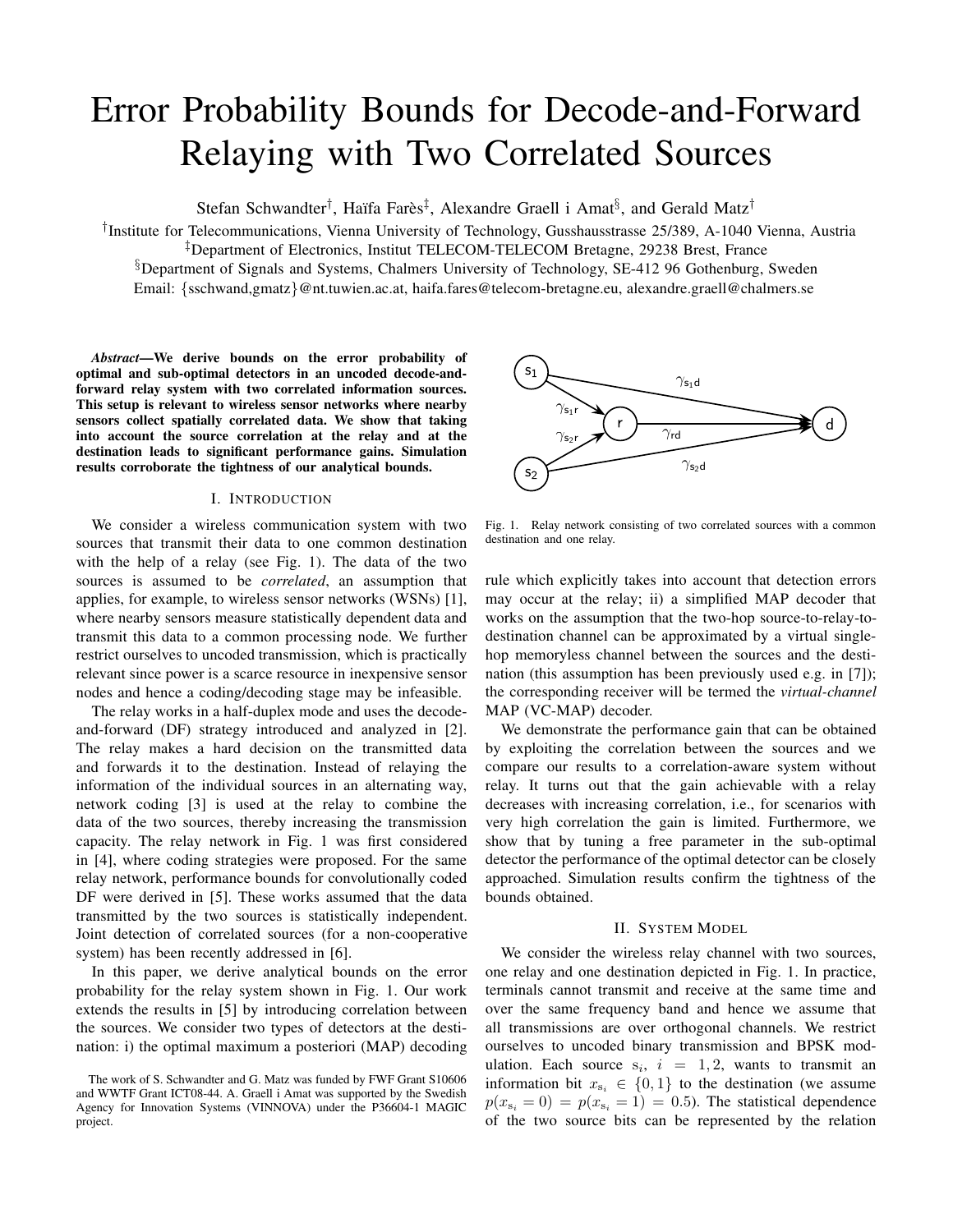[6]  $x_{s_2} = x_{s_1} \oplus a$ , where  $\oplus$  is the modulo-2 addition; here,  $a \in \{0,1\}$  is a random variable that is independent of  $x_{s_1}$  and  $x_{s_2}$  and determines the amount of correlation. We denote by  $p_a \in [0.5, 1]$  the probability that a equals 0  $(p_a = 0.5$  corresponds to the case where  $x_{s_1}$  and  $x_{s_2}$  are uncorrelated). Note that  $p(x_{s_1}, x_{s_2}) = p_a/2$  for  $x_{s_1} = x_{s_2}$  and  $p(x_{s_1}, x_{s_2}) = (1-p_a)/2$  for  $x_{s_1} \neq x_{s_2}$ .

The sources modulate their information bits  $x_{s_i}$  to BPSK symbols  $\tilde{x}_{s_i} \in \{\pm 1\}$  using the mapping  $0 \to +1, 1 \to -1$  and broadcast these BPSK symbols to the relay and the destination, which receive the signals

$$
y_{s_i r} = h_{s_i r} \tilde{x}_{s_i} + w_{s_i r}
$$
  
\n
$$
y_{s_i d} = h_{s_i d} \tilde{x}_{s_i} + w_{s_i d}, \qquad i = 1, 2.
$$
 (1)

Here  $w_{s_i r}$  and  $w_{s_i d}$  are additive white Gaussian noise (AWGN) variables with zero-mean and respective variance  $\sigma_{s_i r}^2$  and  $\sigma_{s_i d}$ , and  $h_{s_i r}$  and  $h_{s_i d}$  denote the source-to-relay and sourceto-destination channel coefficients, respectively. Two different channel models are considered: binary-input AWGN ( $h_{\rm s, r}$  =  $h_{s,d} = 1$ ) and Rayleigh fading. In the fading case, each coefficient is a Rayleigh distributed, unit-variance random variable. The signal-to-noise ratio (SNR) for the source-to-relay and source-to-destination links are given by  $\gamma_{s_i r} = 1/(2\sigma_{s_i r}^2)$  and  $\gamma_{\rm s_i d} = 1/(2\sigma_{\rm s_i d}^2)$ , respectively.

In order to exploit the correlation between the source symbols, the relay uses both  $y_{s_1r}$  and  $y_{s_2r}$  to jointly detect the source signals. The relay then forwards the modulo-2 sum  $x_r = \hat{x}_{s_1r} \oplus \hat{x}_{s_2r}$  of the two detected signals  $\hat{x}_{s_1r}$  and  $\hat{x}_{s_2r}$  to the destination, which receives

$$
y_{\rm rd} = h_{\rm rd} \tilde{x}_{\rm r} + w_{\rm rd}.
$$

Here,  $w_{\text{rd}}$  is AWGN with variance  $\sigma_{\text{rd}}^2$  and  $h_{\text{rd}}$  is the relayto-destination channel coefficient which in case of a pure AWGN channel equals 1 and in case of fading has Rayleigh distribution with variance 1. Correspondingly, the relay-todestination SNR equals  $\gamma_{\text{rd}} = 1/(2\sigma_{\text{rd}}^2)$ . Since detection errors may occur at the relay,  $x_r$  may be different from  $x_{s_1} \oplus x_{s_2}$ . Based on the noisy observations  $y_{s_1d}$ ,  $y_{s_2d}$ , and  $y_{rd}$ , the destination attempts to detect  $x_{s_1}$  and  $x_{s_2}$ . The detected symbols are denoted by  $\hat{x}_{s_1}$  and  $\hat{x}_{s_2}$ .

#### III. BOUNDS ON THE ERROR PROBABILITY

The error event at the destination is defined by

$$
e = \{\hat{x}_{s_1} \neq x_{s_1} \lor \hat{x}_{s_2} \neq x_{s_2}\}.
$$

For our analysis, we assume  $x_{s_1} = 0$ . This implies no loss of generality since  $x_{s_1}$  has a symmetric distribution.

Defining the error events at the relay,

$$
e_{\mathbf{r}_1} = \{\hat{x}_{\mathbf{s}_1\mathbf{r}} \neq x_{\mathbf{s}_1}\}, \quad e_{\mathbf{r}_2} = \{\hat{x}_{\mathbf{s}_2\mathbf{r}} \neq x_{\mathbf{s}_2}\},
$$

and

$$
e_{\rm r} = (e_{\rm r_1} \cup e_{\rm r_2}) \setminus (e_{\rm r_1} \cap e_{\rm r_2}),
$$

the error probability at the destination can be written as

$$
p(e) = p(e|\bar{e}_{r}, x_{s_1} = x_{s_2}) p(\bar{e}_{r}, x_{s_1} = x_{s_2})
$$
  
+ 
$$
p(e|\bar{e}_{r}, x_{s_1} \neq x_{s_2}) p(\bar{e}_{r}, x_{s_1} \neq x_{s_2})
$$
  
+ 
$$
p(e|e_{r}, x_{s_1} = x_{s_2}) p(e_{r}, x_{s_1} = x_{s_2})
$$
  
+ 
$$
p(e|e_{r}, x_{s_1} \neq x_{s_2}) p(e_{r}, x_{s_1} \neq x_{s_2}),
$$
 (2)

where we distinguish between the four cases where the relay makes an error and where it does not, and where the source symbols are identical or not. We write  $\bar{e}_r$  for the complementary event of  $e_r$ . For example, in the event  $\{\bar{e}_r, x_{s_1} = x_{s_2}\}\,$ ,  $x_r$ is equal to 0.

For the detection at the relay we use a MAP detector that jointly detects  $x_{s_1}$  and  $x_{s_2}$  by taking into account the correlation between the sources according to

$$
\begin{aligned} [\hat{x}_{\text{s}_1\text{r}},\hat{x}_{\text{s}_2\text{r}}] &= \underset{[x'_{\text{s}_1},x'_{\text{s}_2}]}{\text{argmax}} p(x'_{\text{s}_1},x'_{\text{s}_2}|y_{\text{s}_1\text{r}},y_{\text{s}_2\text{r}}) \\ &= \underset{[x'_{\text{s}_1},x'_{\text{s}_2}]}{\text{argmax}} p(y_{\text{s}_1\text{r}}|x'_{\text{s}_1}) p(y_{\text{s}_2\text{r}}|x'_{\text{s}_2}) p(x'_{\text{s}_1},x'_{\text{s}_2}). \end{aligned}
$$

Alternatively, we can write the MAP detector using L-values (log-likelihood ratios) as

$$
[\hat{x}_{s_1r}, \hat{x}_{s_2r}] = \underset{[x'_{s_1}, x'_{s_2}]}{\text{argmax}} \left\{ \bar{x}'_{s_1} L_{s_1r} + \bar{x}'_{s_2} L_{s_2r} + \ln p(x'_{s_1}, x'_{s_2}) \right\}
$$
\n(3)

where  $\bar{x} = x \oplus 1$  and the L-values are defined as

$$
L_{s_1r} = \ln \frac{p(y_{s_1r}|x_{s_1r} = 0)}{p(y_{s_1r}|x_{s_1r} = 1)} = 4\gamma_{s_1r}y_{s_1r}, \quad L_{s_2r} = 4\gamma_{s_2r}y_{s_2r}.
$$

The relay error probabilities in (2) can be developed as

$$
p(\bar{e}_r, x_{s_1} = x_{s_2}) = p(\bar{e}_{r_1}, \bar{e}_{r_2}, x_{s_1} = x_{s_2}) + p(e_{r_1}, e_{r_2}, x_{s_1} = x_{s_2})
$$
  
\n
$$
p(\bar{e}_r, x_{s_1} \neq x_{s_2}) = p(\bar{e}_{r_1}, \bar{e}_{r_2}, x_{s_1} \neq x_{s_2}) + p(e_{r_1}, e_{r_2}, x_{s_1} \neq x_{s_2})
$$
  
\n
$$
p(e_r, x_{s_1} = x_{s_2}) = p(\bar{e}_{r_1}, e_{r_2}, x_{s_1} = x_{s_2}) + p(e_{r_1}, \bar{e}_{r_2}, x_{s_1} = x_{s_2})
$$
  
\n
$$
p(e_r, x_{s_1} \neq x_{s_2}) = p(\bar{e}_{r_1}, e_{r_2}, x_{s_1} \neq x_{s_2}) + p(e_{r_1}, \bar{e}_{r_2}, x_{s_1} \neq x_{s_2}).
$$
  
\nFor  $(2)$  be the result that the second solution

From (3), after some basic calculations, the error probabilities at the relay for the case  $x_{s_1} = x_{s_2}$  and an AWGN channel can be bounded as

$$
p(\bar{e}_{r_1}, e_{r_2}, x_{s_1} = x_{s_2}) \le \frac{p_a}{2} \operatorname{erfc}\left(\frac{4\gamma_{s_{2r}} - L_a}{4\sqrt{\gamma_{s_{2r}}}}\right) \tag{4}
$$

$$
p(e_{r_1}, \bar{e}_{r_2}, x_{s_1} = x_{s_2}) \le \frac{p_a}{2} \operatorname{erfc}\left(\frac{4\gamma_{s_1r} - L_a}{4\sqrt{\gamma_{s_1r}}}\right)
$$
 (5)

$$
p(e_{r_1}, e_{r_2}, x_{s_1} = x_{s_2}) \le \frac{p_a}{2} \operatorname{erfc} \left( \sqrt{\gamma_{s_1 r} + \gamma_{s_2 r}} \right)
$$
 (6)

$$
p(\bar{e}_{r_1}, \bar{e}_{r_2}, x_{s_1} = x_{s_2}) \le p_a,
$$
\n(7)

where

$$
L_a = \ln \frac{p(x_{s_2} \neq x_{s_1})}{p(x_{s_2} = x_{s_1})} = \ln \frac{1 - p_a}{p_a}.
$$

The bounds for the case  $x_{s_1} \neq x_{s_2}$  are obtained by replacing  $p_a$  by  $1 - p_a$  and  $L_a$  by  $-L_a$  in (4)–(7).

Similar bounding expressions can be found for a Rayleigh fading channel. In this case, the SNRs in the expressions are random variables, and the bounds for the AWGN channel hold for a certain realization of these random variables. To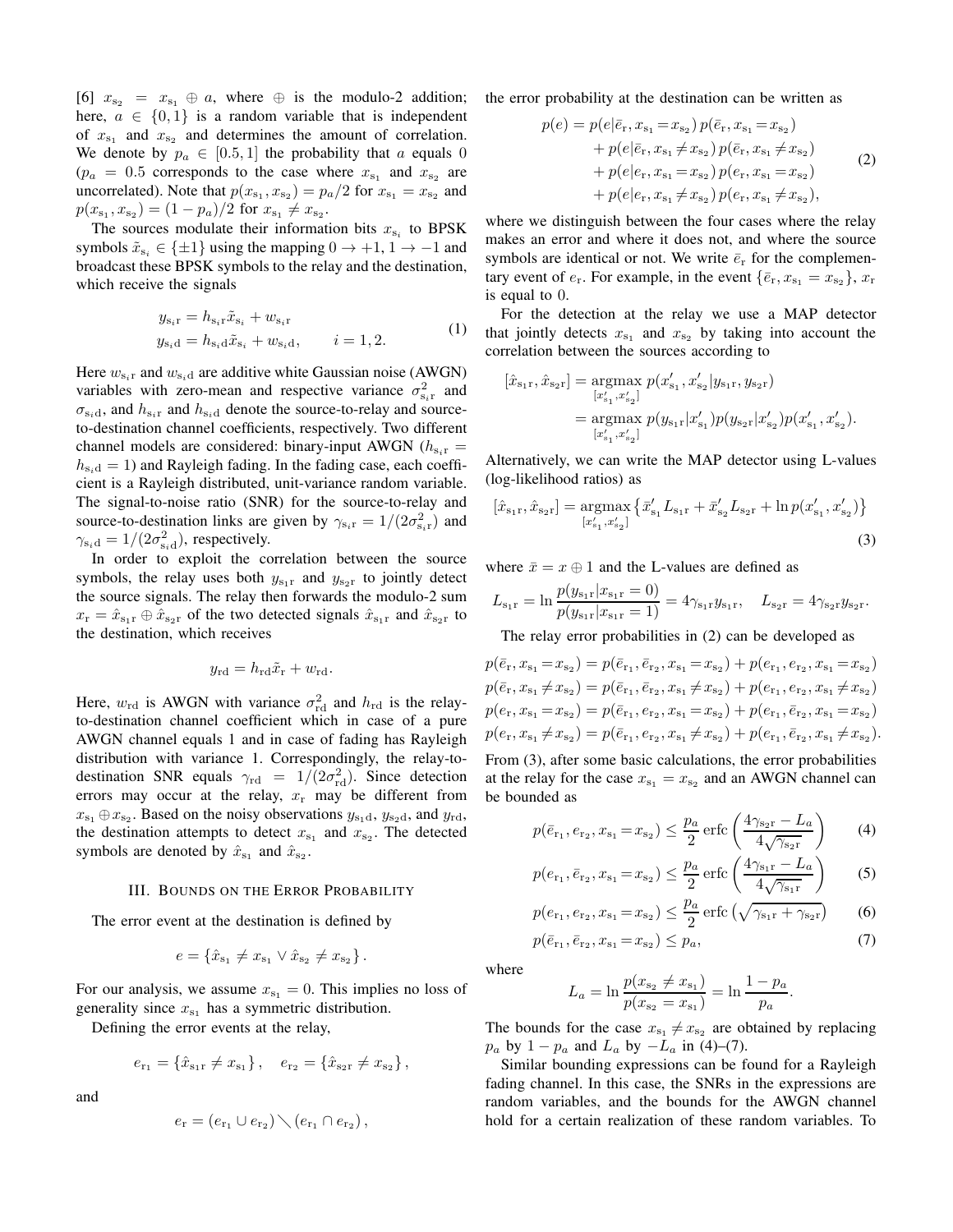obtain the average error probability for the fading channel, it is necessary to take the expection with respect to the joint distribution of the SNRs [8]. In the following, due to lack of space, we restrict the derivations to the AWGN channel.

#### *A. VC-MAP Decoder*

The VC-MAP decoder detects the symbols transmitted by the sources assuming that the observation  $y_{\text{rd}}$  is the output of a virtual memoryless channel with input  $x_{s_{12}} = x_{s_1} \oplus x_{s_2}$  and SNR  $\gamma_{\text{rd}}' \leq \gamma_{\text{rd}}$ . Therefore, the VC-MAP implicitly models the relay decoding errors via a degraded SNR. Note that the degraded SNR  $\gamma_{\text{rd}}'$  can be tuned to optimize the VC-MAP performance. Based on this model, the VC-MAP detector reads

$$
[\hat{x}_{s_1}, \hat{x}_{s_2}] = \underset{[x'_{s_1}, x'_{s_2}]}{\text{argmax}} p(x'_{s_1}, x'_{s_2}, x'_{s_{12}} | y_{s_1d}, y_{s_2d}, y_{rd})
$$
  
\n
$$
= \underset{[x'_{s_1}, x'_{s_2}]}{\text{argmax}} p(y_{s_1d}, y_{s_2d}, y_{rd} | x'_{s_1}, x'_{s_2}, x'_{s_{12}}) p(x'_{s_1}, x'_{s_2})
$$
  
\n
$$
= \underset{[x'_{s_1}, x'_{s_2}]}{\text{argmax}} \{ \bar{x}'_{s_1} L_{s_1} + \bar{x}'_{s_2} L_{s_2} + \bar{x}'_{s_{12}} L_{r} + \ln p(x'_{s_1}, x'_{s_2}) \},
$$
  
\n(8)

where  $x'_{s_{12}} = x'_{s_1} \oplus x'_{s_2}$ ,  $L_{s_i} = 4\gamma_{s_i} dy_{s_i}$  and  $L_r = 4\gamma'_{rd} y_{rd}$ . In the second equality we used the fact that  $p(x_{s_1}, x_{s_2}, x_{s_{12}}) =$  $p(x_{s_1}, x_{s_2})$ , since  $x_{s_{12}} = x_{s_1} \oplus x_{s_2}$ . Given  $\tilde{x}_{s_i} = \pm 1$ ,  $L_{s_i}$ has mean  $\pm 4\gamma_{s_i d}$  and variance  $8\gamma_{s_i d}$ ; given  $\tilde{x}_r = \pm 1$ ,  $L_r$  has mean  $\pm 4\gamma_{\rm rd}^{\prime}$  and variance  $8\gamma_{\rm rd}^{\prime 2}/\gamma_{\rm rd}$ . We next bound the four conditional error probabilities in (2).

**Case 1** ( $\bar{e}_r$ ,  $x_{s_1} = x_{s_2}$ ): This case is equivalent to the transmission of  $x_{s_1}$ ,  $x_{s_2}$  and  $x_r = 0$  over three independent parallel channels with SNR  $\gamma_{s_1d}$ ,  $\gamma_{s_2d}$ , and  $\gamma_{rd}^{\prime}$ , respectively. Thus, the probability of error can be upper-bounded as (we define  $\mathbf{x}'_s = [x'_{s_1}, x'_{s_2}]$ )

$$
p(e|\bar{e}_{r}, x_{s_1} = x_{s_2}) = p(e|x_{s_1} = 0, x_{s_2} = 0, x_r = 0)
$$
  
\n
$$
\leq \sum_{\mathbf{x}'_s \neq [0,0]} p\left(\bar{x}'_{s_1} L_{s_1} + \bar{x}'_{s_2} L_{s_2} + \bar{x}'_{s_{12}} L_r < \ln \frac{p(\mathbf{x}'_s)}{p(0,0)}\right)
$$
  
\n
$$
= \frac{1}{2} \operatorname{erfc}\left(\frac{4(\gamma_{s_2d} + \gamma'_{rd}) - L_a}{4\sqrt{\gamma_{s_2d} + \gamma'_{rd}/\gamma_{rd}}}\right)
$$
  
\n
$$
+ \frac{1}{2} \operatorname{erfc}\left(\frac{4(\gamma_{s_1d} + \gamma'_{rd}) - L_a}{4\sqrt{\gamma_{s_1d} + \gamma'_{rd}/\gamma_{rd}}}\right)
$$
  
\n
$$
+ \frac{1}{2} \operatorname{erfc}\left(\sqrt{\gamma_{s_1d} + \gamma_{s_2d}}\right).
$$
 (9)

The last expression is obtained by observing that  $L_{s_1}, L_{s_2}$ and  $L_r$  have positive mean. Therefore, the random variable  $\bar{x}'_{s_1}L_{s_1} + \bar{x}'_{s_2}L_{s_2} + \bar{x}'_{s_1}L_{r}$  is Gaussian with mean  $4\left(\bar{x}_{s_1}^{\prime}\gamma_{s_1d} + \bar{x}_{s_2}^{\prime}\gamma_{s_2d} + \bar{x}_{s_12}^{\prime}\gamma_{rd}^{\prime}\right)$  and variance  $8(\bar{x}_{s_1}^{\prime}\gamma_{s_1d} +$  $\bar{x}_{s_2}^{\prime}\gamma_{s_2\mathrm{d}}+\bar{x}_{s_{12}}^{\prime}\gamma_{\mathrm{rd}}^{\prime 2}/\gamma_{\mathrm{rd}}).$ 

**Case 2** ( $\bar{e}_{\rm r}$ ,  $x_{\rm s_1} \neq x_{\rm s_2}$ ): A bound for the probability  $p(e|\bar{e}_{\rm r}, x_{\rm s_1} \neq x_{\rm s_2})$  is obtained by replacing  $L_a$  by  $-L_a$  in (9).

**Case 3** ( $e_r$ ,  $x_{s_1} = x_{s_2}$ ): In this case, the relay decodes one of the sources with error, i.e.,  $x_r = 1$ . The probability  $p(e|e_{\rm r}, x_{\rm s_1} = x_{\rm s_2})$  can be upper-bounded as

$$
p(e|e_{\rm r}, x_{\rm s_1} = x_{\rm s_2}) = p(e|x_{\rm s_1} = 0, x_{\rm s_2} = 0, x_{\rm r} = 1)
$$
  

$$
\leq \frac{1}{2} \operatorname{erfc} \left( \frac{4(\gamma_{\rm s_2d} - \gamma_{\rm rd}') - L_a}{4\sqrt{\gamma_{\rm s_2d} + \gamma_{\rm rd}^2/\gamma_{\rm rd}}} \right) + \frac{1}{2} \operatorname{erfc} \left( \frac{4(\gamma_{\rm s_1d} - \gamma_{\rm rd}') - L_a}{4\sqrt{\gamma_{\rm s_1d} + \gamma_{\rm rd}^2/\gamma_{\rm rd}}} \right) + \frac{1}{2} \operatorname{erfc} \left( \sqrt{\gamma_{\rm s_1d} + \gamma_{\rm s_2d}^2} \right) \tag{10}
$$

The last expression is obtained by observing that  $L_{s_1}$  and  $L_{s_2}$ have positive mean while  $L_r$  has negative mean due to the error event at the relay. Therefore,  $\bar{x}'_{s_1}L_{s_1} + \bar{x}'_{s_2}L_{s_2} + \bar{x}'_{s_{12}}L_{r}$ is Gaussian with mean  $4(\bar{x}_{s_1}'\gamma_{s_1d} + \bar{x}_{s_2}'\gamma_{s_2d} - \bar{x}_{s_12}'\gamma_{rd}')$  and variance  $8(\bar{x}_{s_1}^{\prime}\gamma_{s_1d} + \bar{x}_{s_2}^{\prime}\gamma_{s_2d} + \bar{x}_{s_12}^{\prime}\gamma_{rd}^2/\gamma_{rd}).$ 

**Case 4** ( $e_r$ ,  $x_{s_1} \neq x_{s_2}$ ): A bound for the probability  $p(e|e_{\rm r}, x_{\rm s_1} \neq x_{\rm s_2})$  is obtained by replacing  $L_a$  (10) with  $-L_a$ .

**Optimization of**  $\gamma_{\text{rd}}'$ : The virtual source-to-destination channel is clearly only an approximation since it subsumes the channel quality on the source-to-relay and relay-to-destination links and the detection errors at the relay into an equivalent Gaussian model characterized by the degraded SNR  $\gamma_{\rm rd}^{\prime}$ . The SNR  $\gamma_{\rm rd}$  can be tuned such that the virtual channel approximation best matches the actual two-hop channel involving the source-to-relay and relay-to-destination links. Such an optimization of the SNR of the equivalent channel has been proposed in [5]. We will show via simulations in Section IV that this optimization is feasible also for the case of correlated sources and that it allows the VC-MAP detector to closely approach the performance of the MAP detector. The optimal  $\gamma_{\text{rd}}'$  can be calculated off-line before deployment.

#### *B. MAP Decoder*

In this section, we consider the MAP decoding rule, which is optimal for the scenario in Fig. 1 and is given by

$$
[\hat{x}_{s_1}, \hat{x}_{s_2}] = \underset{[x'_{s_1}, x'_{s_2}]}{\text{argmax}} p(x'_{s_1}, x'_{s_2} | y_{s_1d}, y_{s_2d}, y_{rd})
$$
  

$$
= \underset{[x'_{s_1}, x'_{s_2}]}{\text{argmax}} \sum_{x_r \in \{0, 1\}} p(x'_{s_1}, x'_{s_2}, x_r | y_{s_1d}, y_{s_2d}, y_{rd}).
$$
  
(11)

Since the evaluation of (11) requires a marginalization with respect to  $x_r$ , we resort to a simplified approach that jointly estimates source and relay symbols. The corresponding (joint) MAP decoding rule reads

$$
\begin{split} [\hat{x}_{s_1}, \hat{x}_{s_2}, \hat{x}_r] &= \underset{[x'_{s_1}, x'_{s_2}, x'_r]}{\operatorname{argmax}} p(x'_{s_1}, x'_{s_2}, x'_r | y_{s_1d}, y_{s_2d}, y_{rd}) \\ &= \underset{[x'_{s_1}, x'_{s_2}, x'_r]}{\operatorname{argmax}} p(y_{s_1d}, y_{s_2d}, y_{rd} | x'_{s_1}, x'_{s_2}, x'_r) \ p(x'_{s_1}, x'_{s_2}, x'_r) \\ &= \underset{[x'_{s_1}, x'_{s_2}, x'_r]}{\operatorname{argmax}} \left\{ \bar{x}'_{s_1} L_{s_1} + \bar{x}'_{s_2} L_{s_2} + \bar{x}'_r L_r \\ &\quad + \ln p(x'_r | x'_{s_1}, x'_{s_2}) + \ln p(x'_{s_1}, x'_{s_2}) \right\}. \end{split}
$$

Contrary to the VC-MAP rule, the fourth term in the last expression explicitly takes into account relay errors.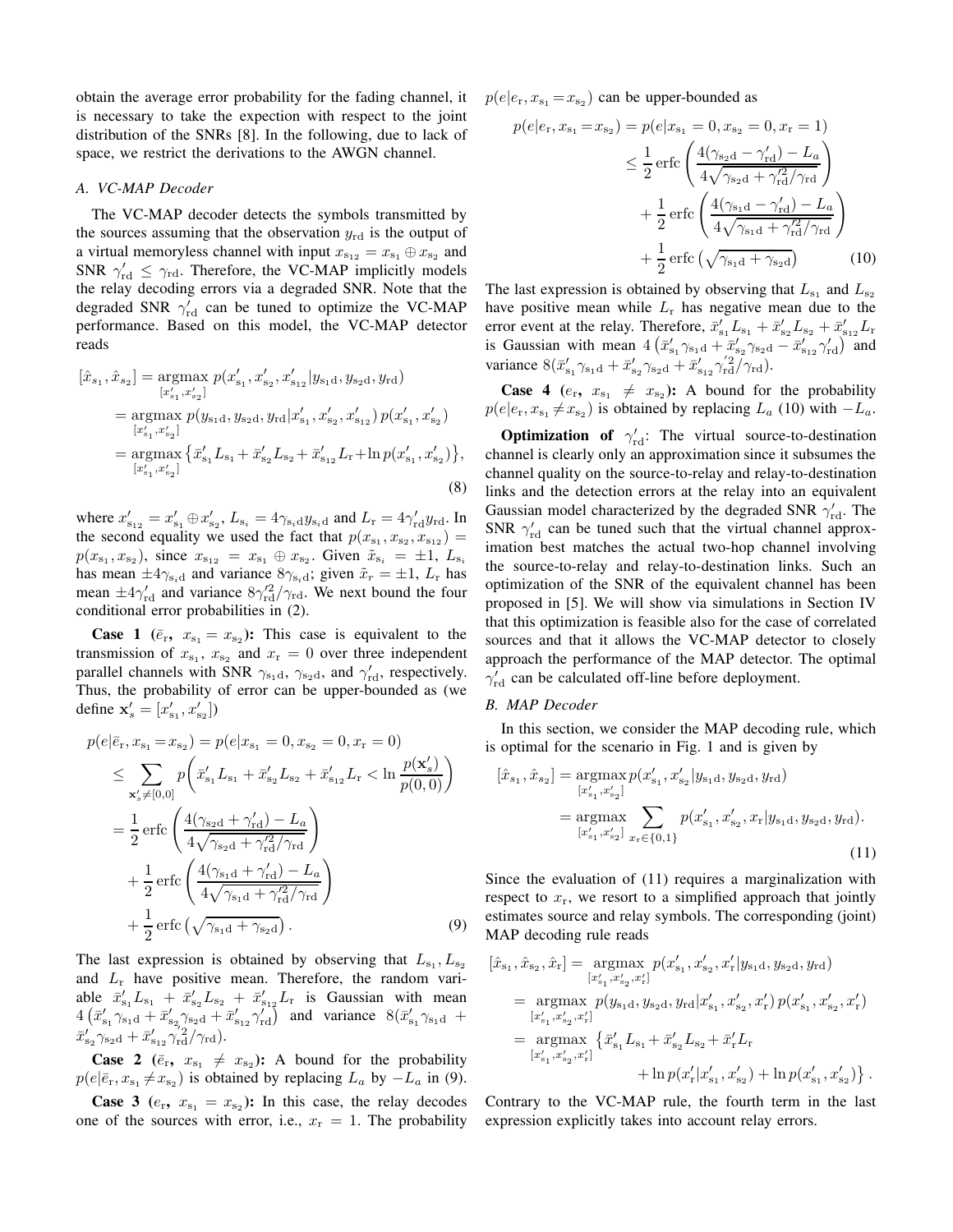From this decision rule, bounds on the error probability of the (joint) MAP detector can again be derived based on the expansion (2) of the total error probability. We follow a similar procedure as with the VC-MAP decoder and as in [9]. In our derivations below, we will use the following definitions:

$$
L_s = \ln \frac{p(x_r = 0 | x_{s_1} = x_{s_2})}{p(x_r = 1 | x_{s_1} = x_{s_2})}, \quad L_t = \ln \frac{p(x_r = 0 | x_{s_1} \neq x_{s_2})}{p(x_r = 1 | x_{s_1} \neq x_{s_2})},
$$
  
\n
$$
L_u = \ln \frac{p(x_r = 0 | x_{s_1} = x_{s_2})}{p(x_r = 0 | x_{s_1} \neq x_{s_2})}, \quad L_v = \ln \frac{p(x_r = 1 | x_{s_1} = x_{s_2})}{p(x_r = 1 | x_{s_1} \neq x_{s_2})},
$$
  
\n
$$
L_w = \ln \frac{p(x_r = 0 | x_{s_1} = x_{s_2})}{p(x_r = 1 | x_{s_1} \neq x_{s_2})}, \quad L_x = \ln \frac{p(x_r = 0 | x_{s_1} \neq x_{s_2})}{p(x_r = 1 | x_{s_1} = x_{s_2})}.
$$

**Case 1** ( $\bar{e}_{r}$ ,  $x_{s_1} = x_{s_2}$ ): In this case, the probability of error can be upper-bounded as

$$
p(e|\bar{e}_{\rm r}, x_{\rm s1} = x_{\rm s2})
$$
\n
$$
\leq \frac{1}{2} \operatorname{erfc}\left(\frac{4\gamma_{\rm s1d} + L_u - L_a}{4\sqrt{\gamma_{\rm s1d}}}\right) + \operatorname{erfc}\left(\frac{4\gamma_{\rm s2d} + L_u - L_a}{4\sqrt{\gamma_{\rm s2d}}}\right)
$$
\n
$$
+ \frac{1}{2} \operatorname{erfc}\left(\frac{4(\gamma_{\rm s1d} + \gamma_{\rm rd}) + L_w - L_a}{4\sqrt{\gamma_{\rm s1d} + \gamma_{\rm rd}}}\right)
$$
\n
$$
+ \frac{1}{2} \operatorname{erfc}\left(\frac{4(\gamma_{\rm s2d} + \gamma_{\rm rd}) + L_w - L_a}{4\sqrt{\gamma_{\rm s2d} + \gamma_{\rm rd}}}\right)
$$
\n
$$
+ \frac{1}{2} \operatorname{erfc}\left(\sqrt{\gamma_{\rm s1d} + \gamma_{\rm s2d}}\right)
$$
\n
$$
+ \frac{1}{2} \operatorname{erfc}\left(\frac{4(\gamma_{\rm s1d} + \gamma_{\rm s2d} + \gamma_{\rm rd}) + L_s}{4\sqrt{\gamma_{\rm s1d} + \gamma_{\rm s2d} + \gamma_{\rm rd}}}\right).
$$
\n(12)

**Case 2** ( $\bar{e}_{\rm r}$ ,  $x_{\rm s_1} \neq x_{\rm s_2}$ ): The bound here is obtained by replacing  $L_u$ ,  $L_w$ ,  $L_s$ , and  $-L_a$  in (12) with  $-L_w$ ,  $-L_v$ ,  $-L_t$ , and  $L_a$ , respectively.

**Case 3** ( $e_{\rm r}$ ,  $x_{\rm s_1} = x_{\rm s_2}$ ): We have

$$
p(e|e_{\rm r}, x_{\rm s_1} = x_{\rm s_2})
$$
\n
$$
\leq \frac{1}{2} \operatorname{erfc}\left(\frac{4\gamma_{\rm s_1d} + L_v - L_a}{4\sqrt{\gamma_{\rm s_1d}}}\right) + \operatorname{erfc}\left(\frac{4\gamma_{\rm s_2d} + L_v - L_a}{4\sqrt{\gamma_{\rm s_2d}}}\right)
$$
\n
$$
+ \frac{1}{2} \operatorname{erfc}\left(\frac{4(\gamma_{\rm s_1d} + \gamma_{\rm rd}) - L_x - L_a}{4\sqrt{\gamma_{\rm s_1d} + \gamma_{\rm rd}}}\right)
$$
\n
$$
+ \frac{1}{2} \operatorname{erfc}\left(\frac{4(\gamma_{\rm s_2d} + \gamma_{\rm rd}) - L_x - L_a}{4\sqrt{\gamma_{\rm s_2d} + \gamma_{\rm rd}}}\right)
$$
\n
$$
+ \frac{1}{2} \operatorname{erfc}\left(\sqrt{\gamma_{\rm s_1d} + \gamma_{\rm s_2d}}\right)
$$
\n
$$
+ \frac{1}{2} \operatorname{erfc}\left(\frac{4(\gamma_{\rm s_1d} + \gamma_{\rm s_2d} + \gamma_{\rm rd}) - L_s}{4\sqrt{\gamma_{\rm s_1d} + \gamma_{\rm s_2d} + \gamma_{\rm rd}}}\right).
$$
\n(13)

**Case 4** ( $e_r$ ,  $x_{s_1} \neq x_{s_2}$ ): The error bound here is obtained by replacing  $L_v$ ,  $L_x$ ,  $-L_s$ , and  $-L_a$  in (13) with  $-L_u$ ,  $L_v$ ,  $L_t$ , and  $L_a$ , respectively.

#### IV. NUMERICAL RESULTS

In this section, we illustrate the tightness of the error probability bounds derived in Sections III-A and III-B by comparing them to simulation results. We also compare the performance of the VC-MAP decoder and the MAP decoder. For simplicity, we assume that the SNRs are symmetric, i.e.,



Fig. 2. Error probability bounds (lines) and simulations (markers) of a relay system with two correlated sources for a VC-MAP decoder with AWGN channels for the cases  $\gamma'_{\text{rd}} = \gamma_{\text{rd}}$  (solid lines) and  $\gamma'_{\text{rd}} = \gamma_{\text{opt}}$  (dashed lines); here,  $\gamma_{\text{sr}} = \gamma_{\text{rd}} = 5$  dB.

 $\gamma_{s_1d} = \gamma_{s_2d} = \gamma_{sd}$  and  $\gamma_{s_1r} = \gamma_{s_2r} = \gamma_{sr}$ . We also consider fixed  $\gamma_{sr}$  and  $\gamma_{rd}$ .

In Fig. 2, we plot the bounds on the error probability for the VC-MAP decoder for  $\gamma_{\text{rd}}' = \gamma_{\text{rd}}$  (solid lines) and for  $\gamma_{\text{rd}}' = \gamma_{\text{opt}}$  (dashed lines) together with the simulation results (markers), as a function of  $\gamma_{sd}$  (in dB), for several degrees of correlation between the two sources,  $\gamma_{sr} = \gamma_{rd} = 5 dB$ , and AWGN channels. A good match between the simulations and the bounds is observed. We note that  $\gamma_{\rm rd} = \gamma_{\rm rd}$  yields a significant deviation from the case where the source-torelay channels are error-free. However, for optimized  $\gamma_{\rm rd}'$  $(\gamma_{\rm rd}' = \gamma_{\rm opt})$ , the bounds are much closer to the case of errorfree source-to-relay channels.

Fig. 3 shows the bounds on the error probability (lines), together with the corresponding simulation results (markers) as a function of  $\gamma^b_{sd}$ , where  $\gamma^b_{sd} = \gamma_{sd}/R$ , for the VC-MAP decoder over a Rayleigh channel for both a non-cooperative system and a single relay cooperative system. The system rate equals  $R = 1$  and  $R = 2/3$ , respectively, for the case of no relay (dashed lines) and one relay (solid lines). In the figure,  $\gamma_{\text{rd}}' = \gamma_{\text{opt}}$  and  $\gamma_{\text{sr}} = \gamma_{\text{rd}} = 15 \text{ dB}$ . While performance is generally better for more strongly correlated sources, the relay is less useful in this situation.

Fig. 4 shows the bounds on the error probability (solid lines) of the (joint) MAP detector, as well as the corresponding simulation results (markers) as a function of  $\gamma^b_{sd}$ for Rayleigh fading. Sizable gains with increasing level of correlation (increasing  $p_a$ ) are observed over the uncorrelated case ( $p_a = 0.5$ ). The latter case corresponds to the scenario where there is no source correlation or where a demodulator oblivious of existing correlation is used. For example, the gain for  $p_a = 0.95$  is over 5 dB at an error probability of  $10^{-4}$ .